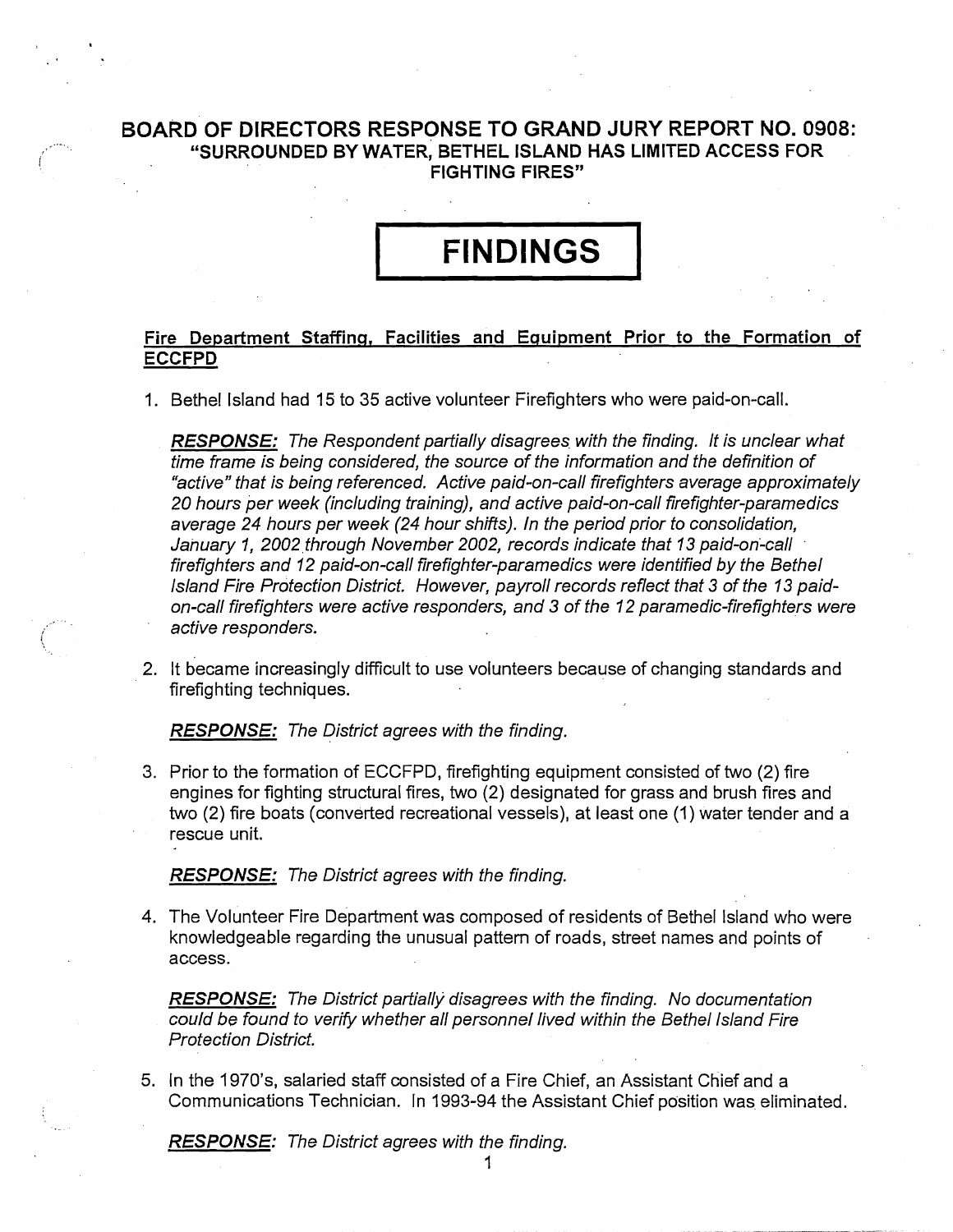**Surrounded By Water, Bethel lsland Has Limited Access For** Fighting **Fires ,..- Board of Directors Response to Grand Jury Report 2008-09 <sup>I</sup>**

6. The salaried, full-time personnel were basically day time with a variable number of volunteers available after hours and weekends. Usually, some personnel were on site 24-hours per day, 7 days per week.

**RESPONSE:** The District parfially disagrees with the finding. We agree the full-time, salaried personnel were basically day time. However, due to the absence of staffing records prior to consolidafion, it is unknown the number of staff that were in the station 24-hours per day 7 days per week. Payroll records indicate it is unlikely that a cadre of paid-on-call firefighters were frequently available for 2417 coverage.

7. Just prior to the formation of the ECCFPD, it became difficult to maintain an acceptable level of service.

**RESPONSE:** The District agrees with the finding.

I

#### **Fire Department Staffinq, Facilities, and Equipment After the Formation of ECCFPD**

8. The ECCFPD was formed in September of 2002. The new District was a consolidation of three dependent Districts in the eastern part of Contra Costa County, Bethel Island, East Diablo and Oakley. The consolidation resulted in nine fire stations within seven communities, including Bethel lsland and other unincorporated areas.

**RESPONSE:** The Disfrict agrees with the finding.

9. The BOS application to the Local Agency Formation Commission (LAFCO) for the consolidation of East County fire departments to form the ECCFPD contained the following: **"If is the infention of the Board of Supervisors to unify the three disfricfs into a single disfricf fhat will provide seamless service in a way that will enhance fhe emergency response network wifhin projected revenues. If is aiso intended fo coordinafe fufure efforts to develop funding and fire profecfion service levels to equal sfafus with fhe remainder of fhe Bay Area communifies.** "

**RESPONSE:** The District agrees with the finding. However, for clarification, the Board of Supervisors is the Board of Directors for ECCFPD.

10. According to ECCFPD, firefighting procedures for Bethel lsland are as follows: At the first alarm, one (1) engine and two (2) Firefighters will be dispatched to the fire. Simultaneously, a fire engine will be sent to cover the Bethel lsland station from a nearby community. If necessary, reserve Firefighters can be called to provide additional support.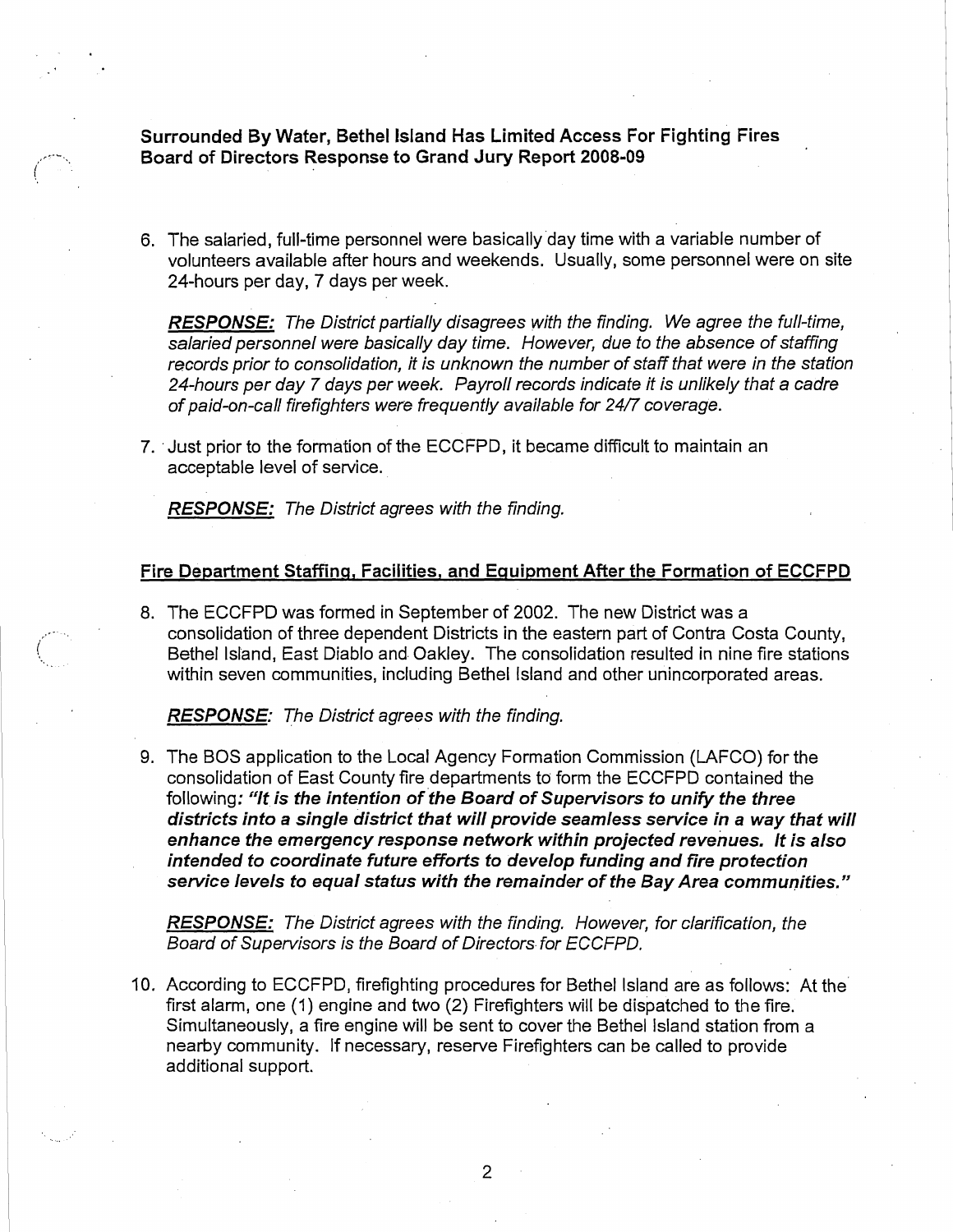**Surrounded By Water, Bethel lsland Has Limited Access For Fighting Fires Board of Directors Response to Grand Jury Report 2008-09** 

**RESPONSE:** The District partially disagrees with the finding. When a structure fire is reported on Bethel Island, the Disfricf dispatches four engines, one wafer fender and one Batfalion Chief on fhe first alarm (five units and a Chief Officer is fhe sfandard response throughout fhe Disfricf). An engine is also dispatched to provide backup coverage fo the lsland if all of the above cited five units are going to be required at fhe emergency,

- 11. Following the formation of ECCFPD, firefighting equipment and resources no longer available on Bethel lsland are:
	- Two fire engines for grass and brush fires,
	- Two fire boats that were converted from recreational vessels,
	- One water tender,
	- The volunteer fire fighters.

The current complement of equipment and resources located at Bethel lsland are two fire engines and two fire fighters and a contracted rescue unit.

**RESPONSE:** The Disfrict partially disagrees wifh fhe finding. The Districf has a Type- ? strucfure engine, Type-3 wild-land engine and a Type-2 fire boaf. AMR provides a Quick Response Vehicle (QRV) Paramedic unit that is housed at the Befhel lsland stafion.

12. ECCFPD recently acquired a state-of-the-art fire boat, which uses a two to three person crew. This boat is on-call for all of Contra Costa County and surrounding waterways. Therefore, it may or may not be available at any given time because of its coverage area. If the boat is required to fight a fire, Firefighters from one of the responding fire engines could board the boat at the scene to achieve the needed crew size.

**RESPONSE:** The Disfrict agrees wifh fhe finding. The District has fhe only fire boat within Contra Costa County Fire agencies. The Contra Costa County Sheriff's Departmenf does have a patrol boaf with firefighfing capabilifies. The US Coast Guard does not have firefighfing capabilifies in the delta region.

13. The ECCFPD has stated that fire trucks have a shorter response time than a boat. For that reason the fire boat is not the primary piece of firefighting equipment.

**RESPONSE:** The Disfricf agrees wifh fhe finding.

14. Currently, Bethel lsland fire station is staffed with six firefighters, two per shift. Four are relatively long term. The remaining two firefighters are rotated in from elsewhere in the District.

**RESPONSE:** The Districf partially disagrees. According fo /.A. *F,* F. Local 1230's MOU, personnel are allowed fo bid fheir work sfafions. Therefore, any of these individuals may choose to bid for another stafion.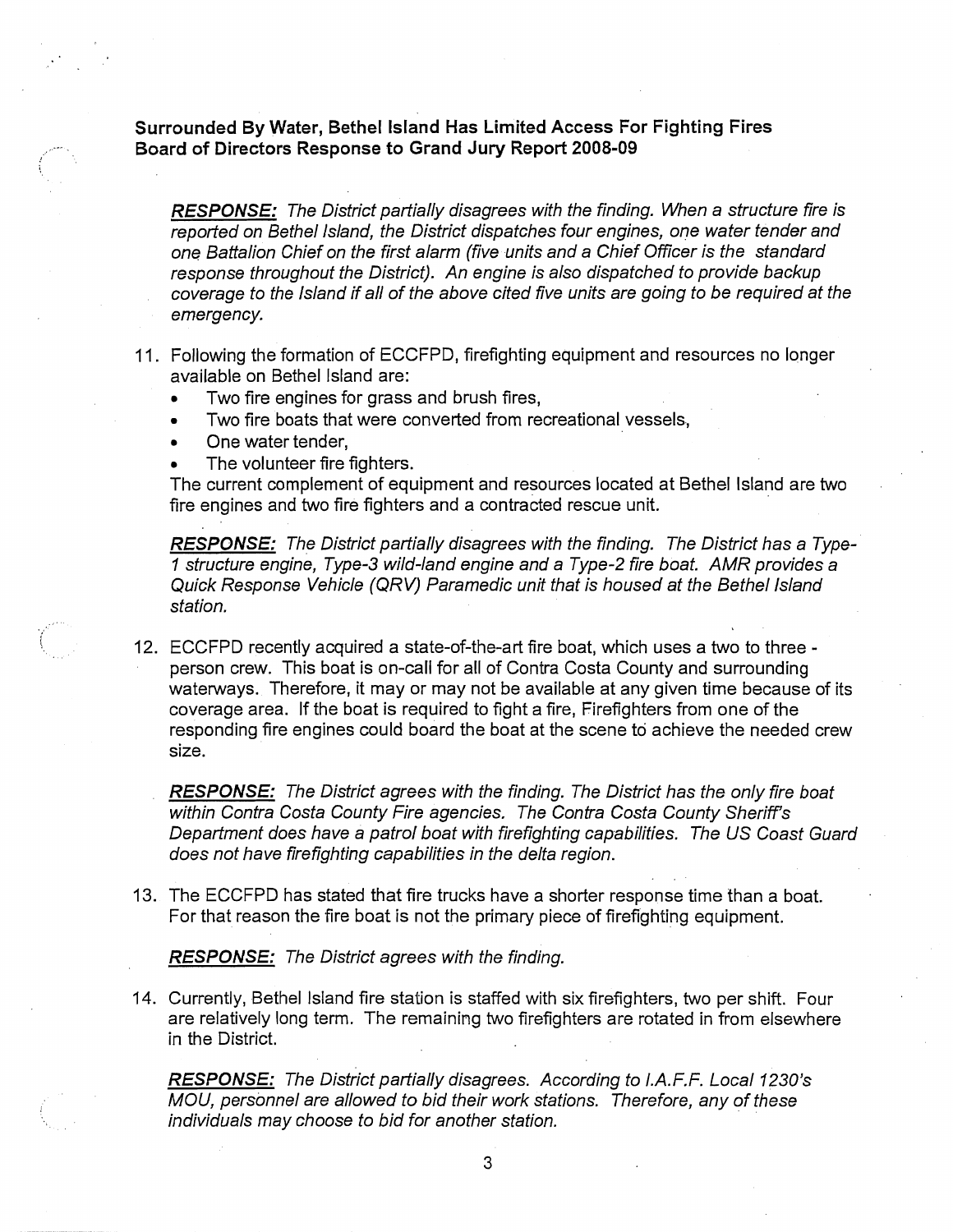**Surrounded By Water, Bethel lsland Has Limited Access For Fighting Fires Board of Directors Response to Grand Jury Report 2008-09** 

15. ECCFPD has contracted wifh American Medical Response (AMR) to provide three (3) paramedics who are shared throughout the District. One (I) paramedic is stationed at Bethel Island.

**RESPONSE:** The Districf partially disagrees with the finding. It is true that AMR provides three (3) quick response vehicles within East Contra Costa Fire Protection District. However, AMR contracts with Contra Costa County Emergency Medical Services, not the Fire District.

16. The system required to keep the water flowing to the business district hydrants failed in 2006 and has not been repaired or replaced. The pipes are old and in questionable condition. This pumping system, if operational, would provide water to service the business district. In addition to the 1,250 gallons of water available on the fire trucks ' and local private working pumps, water to fight fires is brought in by tanker trucks or drafted (pumped) from the Delta. The Grand Jury was unable to determine the ownership of the pump and hydrants.

**RESPONSE:** The Districf partially disagrees with the finding. The Districf has been working diligently since September 2008 to repair the system. As of July 3, 2009, the system has been activated and operational. However, it is true that ownership of the pump and hydrants cannot be determined. It is also important to note that, with the Bethel lsland bridge replacement, the bridge pump will need to be relocated.

17. Water Tenders (Water Trucks) brought from off of the island must be used to replace the inoperable water hydrants. The water supply is limited.

**RESPONSE:** The District partially disagrees with the finding. Water tenders have always been utilized on Bethel lsland to supplement water,

18. There are private wells and water systems on Bethel Island, but with few exceptions they do not provide water for fire protection.

**RESPONSE:** The Districf agrees with the finding.

19. Prior to the formation of ECCFPD in 2002, there were approximately 450 calls per year on Bethel lsland with an average response time of slightly more than 6 minutes.

**RESPONSE:** The District partially disagrees with the finding. Based on data provided by the Davis Company's, "Evaluation of Fire Service and Financing for the Far-East Contra Costa County Fire Protection Districts" dated April 2002, response times appear to average slightly more than six minutes. However, data does not specify if there was more than one person on the responding equipment.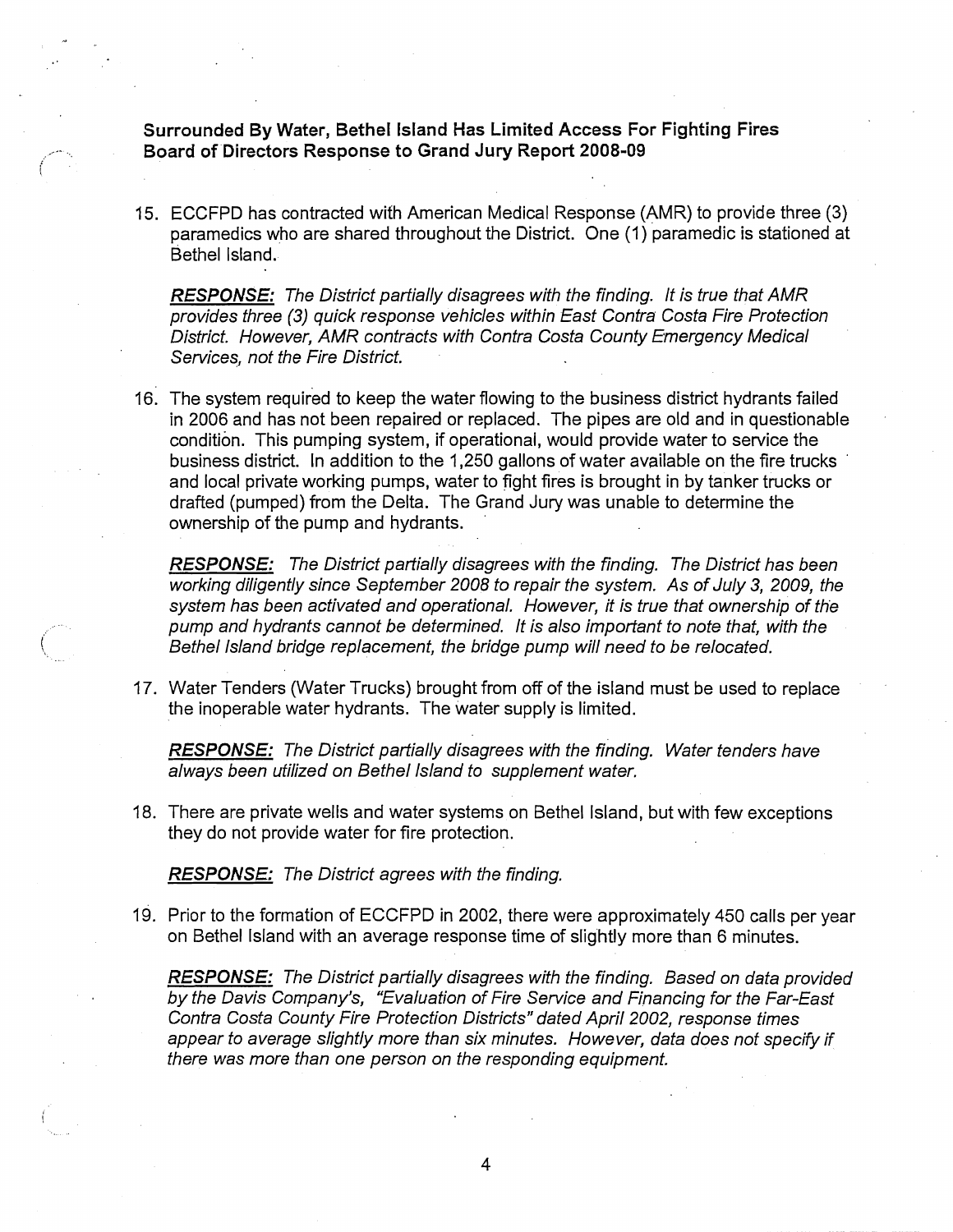Surrounded **By** Water, Bethel Island Has Limited Access For Fighting Fires Board of Directors Response to Grand **Jury** Report **2008-09** 

20. After the consolidation, the actual response time was recorded at approximately 10 minutes. A 2006 report by Citygate Associates showed that ECCFPD response times should be 5 minutes.

**RESPONSE:** The Districf agrees wifh fhe finding.

21. Between November **7,** 2007 and November 30, 2008, Fire District logs indicate average response times for fires were more than 8 minutes.

**RESPONSE:** The Disfrict agrees wifh fhe finding.

22. The fire station is uninhabitable due to the presence of mold. This requires the leasing of temporary facilities for the housing of personnel. Only firefighting equipment is permitted in the existing building. When permits are issued, **it** will be demolished.

**RESPONSE:** The Districf agrees wifh fhe finding.

23. ECCFPD Firefighter's wages and benefits are the lowest in Contra Costa County.

**RESPONSE:** The Districf agrees wifh fhe finding.

24. The District provides no formal training of personnel regarding the confusing street patterns, names and terrain of Bethel Island.

**RESPONSE:** The District partially disagrees with the finding. The District conducts fraining in all of ifs sfafions to educafe personnel on streets in their firsf-due areas. District equipmenf includes Mobile Data Computers/GPS units for mapping and directions to calls.

25. The ECCFPD provides no formalized performance evaluations or objectives related to all firefighting personnel.

**RESPONSE:** The District partially disagrees with the finding. The District conducts probafionary performance evaluafions for all ranks and provides engine sfandards for firefighting skills.

26. Delta Coves has most of its infrastructure requirement completed. Economic issues have delayed the development of the project indefinitely. Although fire hydrants are in place, a source of water will have to be acquired prior to any construction.

**RESPONSE:** The District agrees with the finding.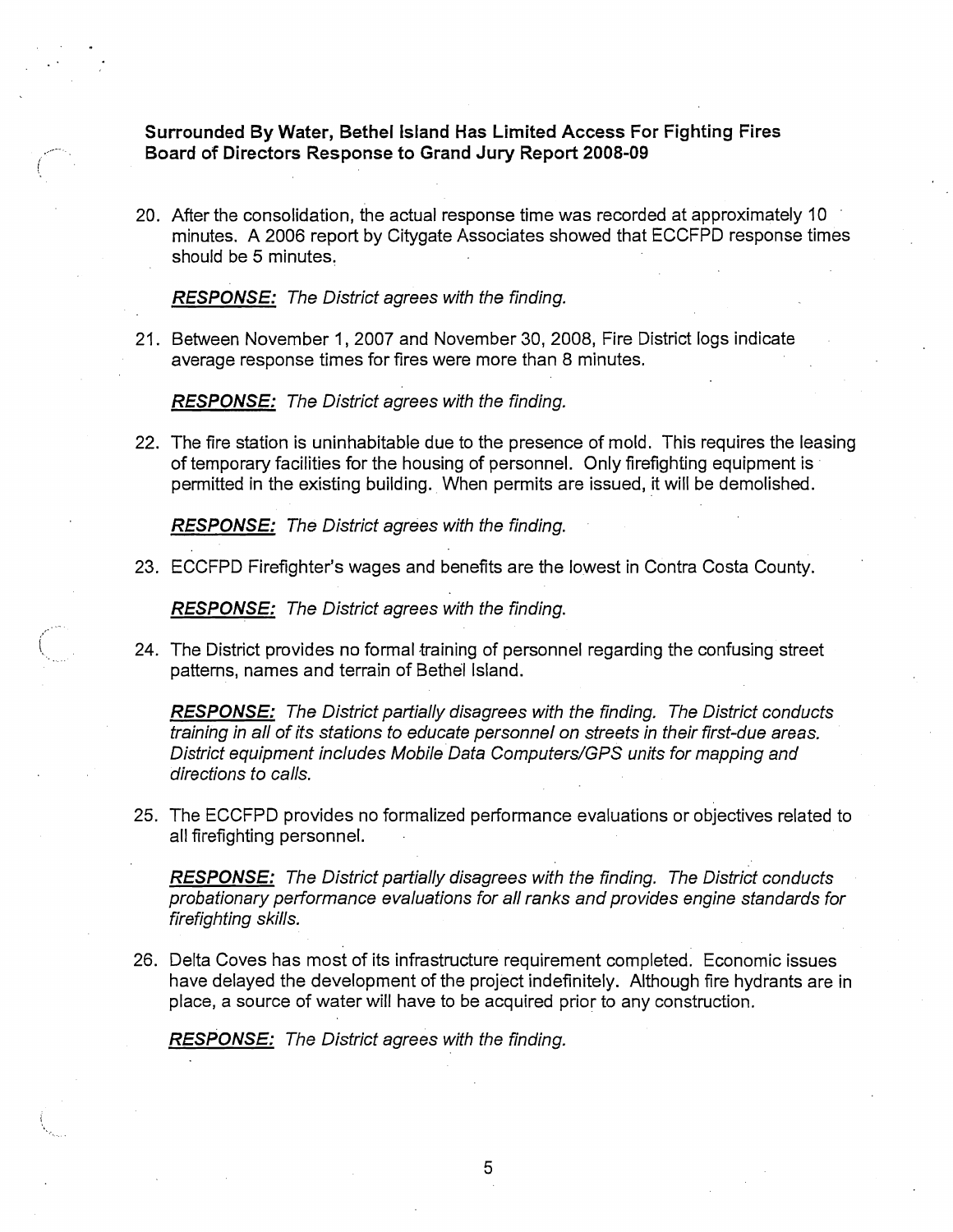Surrounded **By** Water, Bethel island **Has** Limited Access For Fighting Fires Board of Directors Response to Grand **Jury** Report **2008-09** 

27. The ECCFPD Fire Chief reports to the BOS and the County Administrator.

**RESPONSE:** The District partially disagrees with the finding. The Fire Chief reports to the Board of Directors and the County Administrator

28. The ECCFPD encompasses portions of Supervisorial District Three and Five.

**RESPONSE:** The District agrees with the finding.

|<br>|<br>|

# **RECOMMENDATIONS**

I. Establish an oversight Commission, as was done during the formation of the ECCFPD. The Commission could assist in managing funding issues, determine future resources (equipment, personnel or fire stations), determine areas of risk, recommend the establishment of response time goals, improve local control and reduce perceived inequities as they pertain to Fire District decisions.

**RESPONSE:** The recommendation will not be implemenfed as it is not warranted. The Board of Directors and the Districf feel that establishing an Advisory Commission is not warranted because the Board of Supervisors is the Board of Directors for ECCFPD and provides sufficient oversight and direction. The Board of Directors has also invoked local advisory sub-committees for specific issues as needed.

2. That ECCFPD provide formal orientation training specific to Bethel Island for all District Firefighters.

**RESPONSE:** The recommendation has not yet been implemenfed, but will be implemented in the future. The Districf is currently building a formal orientation training program including check off for the Bethel Island area. All personnel will receive this training prior to November 7, 2009.

3. That ECCFPD complete a risk assessment of all areas of the District and establish an acceptable level of risk for each area to include response-time goals established for each area. Measurements shall be taken and compared to goals. The District shall develop objectives based on existing available resources.

**RESPONSE:** The recommendation will not be implemented because it is not warranted. The Board of Directors authorized CityGate Associates, LLC, to prepare a "Fire Service and EMS Master Plan for the East Contra Costa Fire Protection Districf on August 10, 2004. The report was submitted and accepted by the Board of Directors in June 2006. The report included: a review of Districf operafions, Risk Assessment, Service Levels and Standard Response Coverage, Revenue requirements to implement standards and Master Plan and Action Plan.